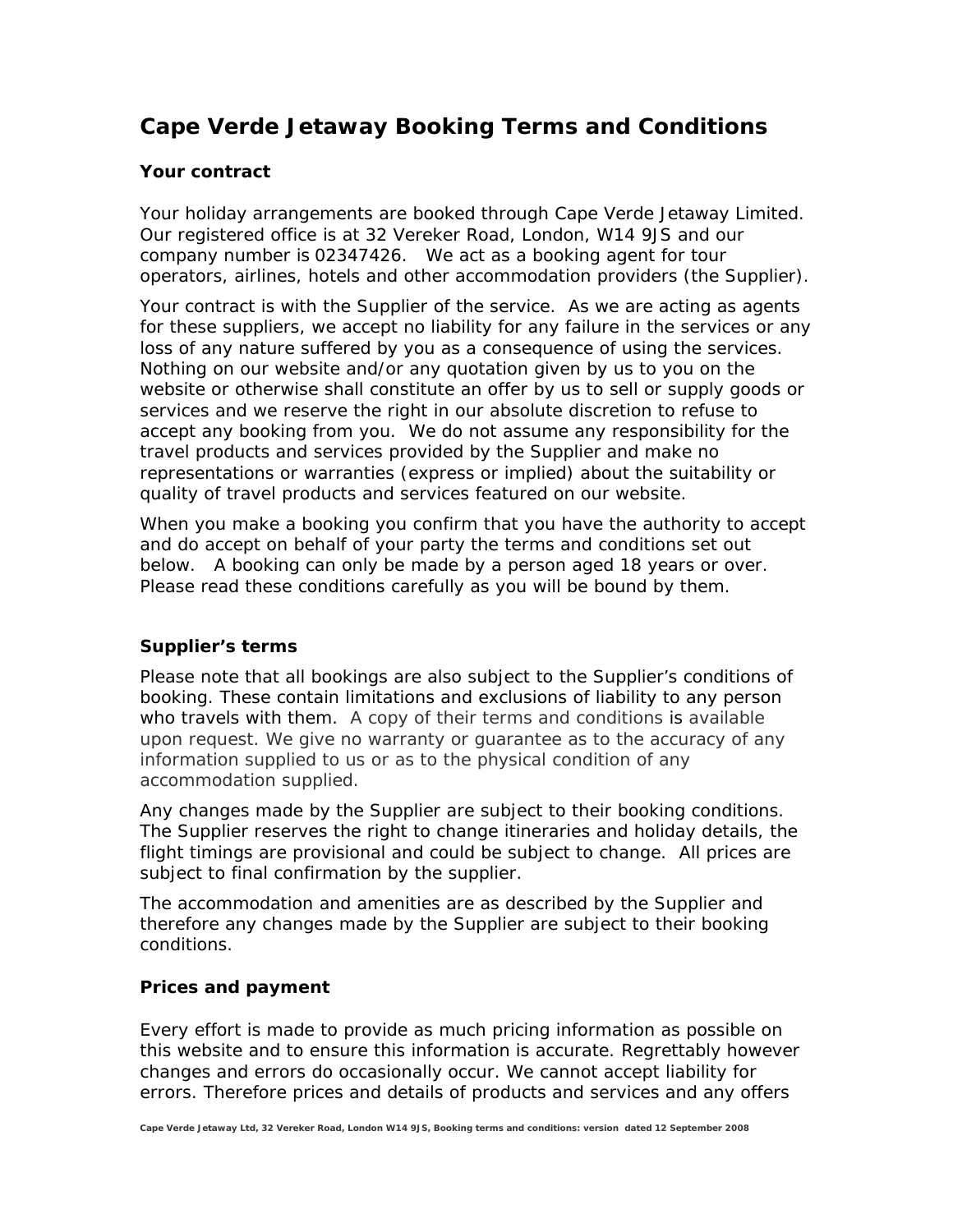posted online are subject to change without notice. All products, services and offers are subject to availability and we can give no guarantee with regard to this point.

Cape Verde Jetaway Ltd acts as agents for the Suppliers, with whom you will have a travel or accommodation contract. All tour operators are bonded under EU law. We are entitled to issue contracts for all our principals and to receive payments on their behalf.

Therefore you must be clear that we are offering exactly what you require before sending us payment. If you are in any doubt, please email or telephone. We can only confirm availability of accommodation or charter flights once we receive payment, as most are on request basis only. Normally this should take only a couple of days. But we have to clear and transmit funds before travel. This requires that in some instances we require payment 21 days prior to travel.

Payment does not in itself constitute a contract between the parties as we may not at that stage be in a position to confirm availability of exactly what you require. Payment implies acceptance of these booking conditions both for yourself and for all members of your party. Once we confirm to you the date, times and condition of your travel, you will have a contract with the tour operator, airline or Supplier at an agreed price. We will forward you the booking confirmation issued by the tour operator or Supplier concerned. The contract is governed by English law and you agree to submit to the jurisdiction of the English courts in any matters that fall within the scope of the agency responsibility of Cape Verde Jetaway Ltd.

We reserve the right to vary the price of any holiday should we consider it necessary through a fluctuation in exchange rates. Increased costs caused by any Government tax or duty change will be passed on.

# **Flights**

You will be informed on booking an inclusive package or flight, of the airline and destination airport. Subsequent changes will not entitle you to cancel without penalty. Flight timings, airlines or aircraft can alter after your flight has been booked. Flight timings including those shown on any email, letter or ticket, cannot be guaranteed. We are not liable for any delay which may occur. Any arrangements or compensation in the event of a delay will be at the sole discretion of the airline or tour operator. Transport within the Cape Verde islands has erratic schedules, and flight departures are changed without prior notice.

# **General flight advice**

We accept no responsibility whatsoever for any loss or damage occurring as a result of advice given by us regarding flights which you book yourself. **Cape Verde Jetaway Ltd, 32 Vereker Road, London W14 9JS, Booking terms and conditions: version dated 12 September 2008**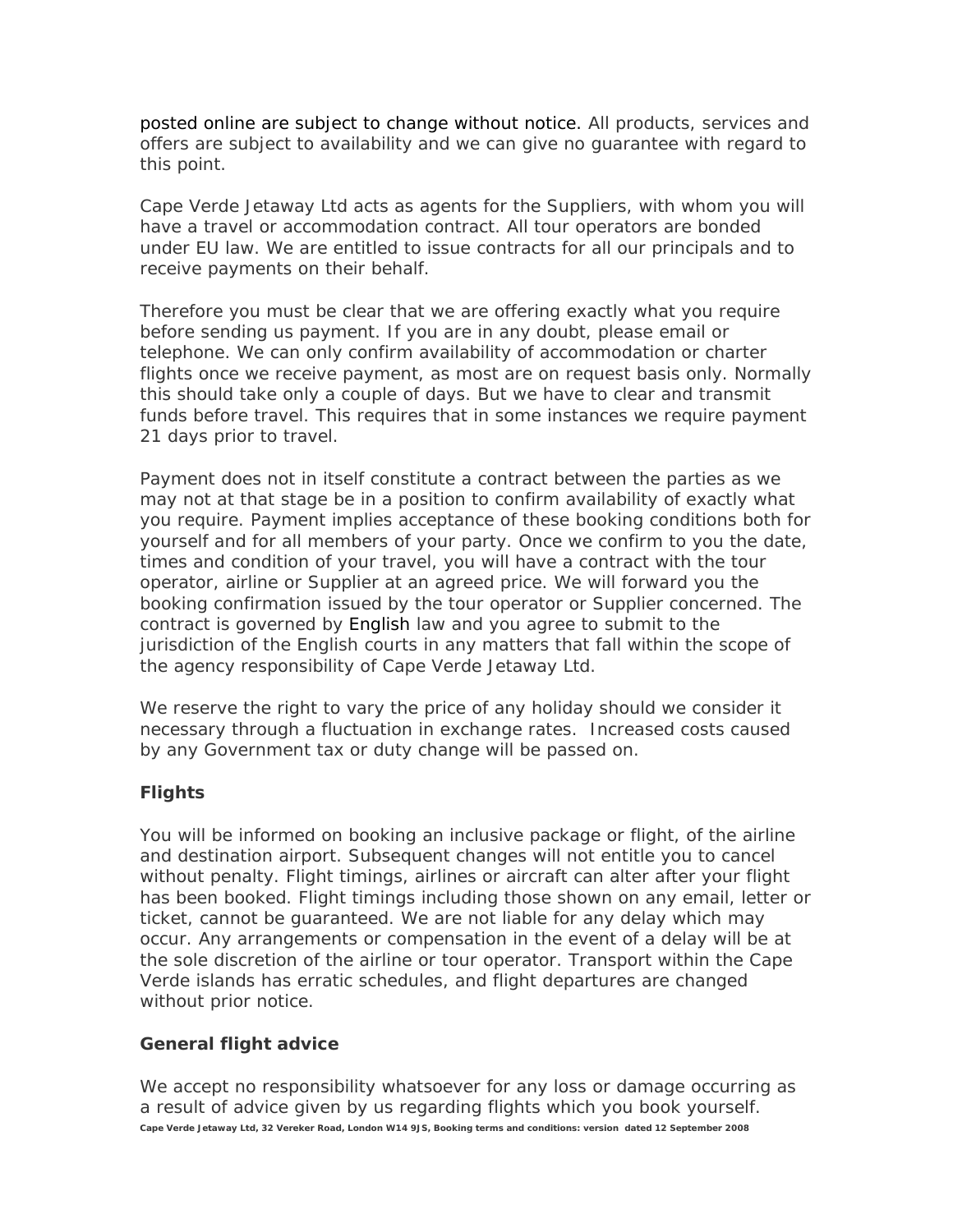This assistance is offered free of charge and should not be relied upon. Customers are advised to leave plenty of time between arriving in an airport and taking another flight, and Cape Verde Jetaway Limited offers no compensation or alternative arrangements in the case of a missed flight**.** 

## **Passport, Visa and Names on tickets**

It is the responsibility of all members of your party to ensure they have a passport, with six months` remaining validity and visa. Cape Verde Jetaway is able to provide tourist visas with validity for two weeks. We do not accept any responsibility if you cannot travel because you have not complied with passport, visa or immigration requirements.

Please check all names carefully as if names are issued wrongly airlines will charge a fee to renew tickets, if this is possible. For security reasons, it is imperative to travel with a ticket name identical to that on the passport.

# **Travel conditions**

When you travel by air or sea, the relevant carrier's 'Conditions of Carriage' will apply to your journey, some of which may limit liability or exclude liability in accordance with the relevant international conventions. Information given by us about such services is for guidance only. It is your responsibility to report promptly at the check-in times given by the carriers and with the appropriate valid travel documents (e.g. passports), and we cannot be held responsible for any costs incurred by you if you fail to do so.

### **Your health**

Medical care and hospitals exists in most Cape Verde islands but are primitive by European standards. You should not travel if you are subject to any medical disorder, which might require treatment. You must take all precautions expected in tropical climates regarding food or drink. Please consult your own doctor about this. For up to date information you should contact the Department of Health. We are unable to consider compensation for sickness or illness, however caused, even if they should lead to curtailment of the holiday.

### **Hotels, apartments and villas**

Please remember that the Cape Verdes is a developing country. Power failures, water shortages, air conditioning failures, swimming pool silting or closure and sand storms are common occurrences that we can do nothing about. Transport within the Cape Verde islands has erratic schedules, and flight departures are changed without prior notice. Breakages and breakdowns are very hard to repair, as few spare parts or trained technicians are available. This may render equipment inoperative for much longer periods than would be usual in Europe.

**Cape Verde Jetaway Ltd, 32 Vereker Road, London W14 9JS, Booking terms and conditions: version dated 12 September 2008**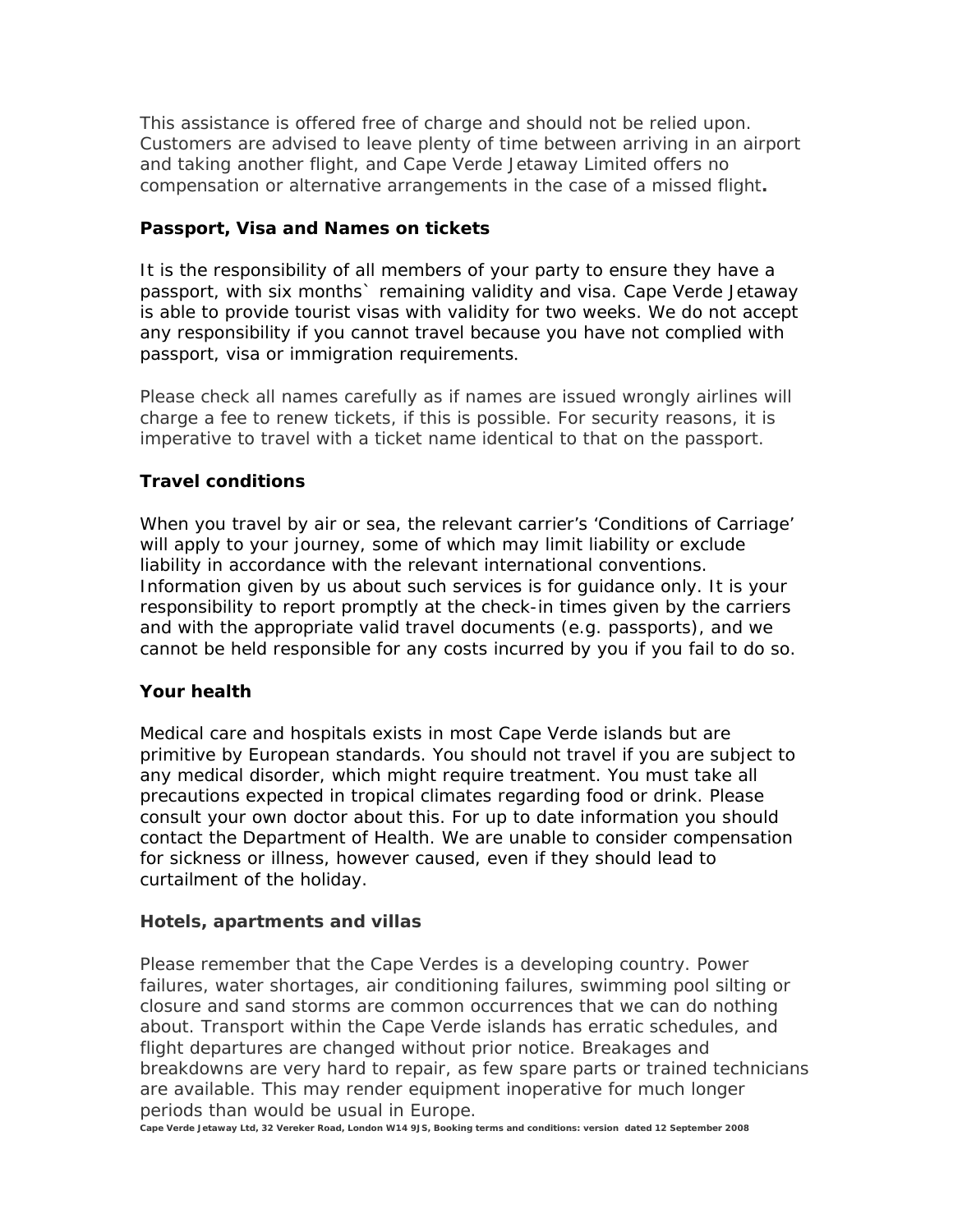### **Extra charges for items not included**

You have a separate contract with the hotel, villa or apartment owner or service provider for any items eg (car hire, bar bills etc) and agree to pay locally for any charges for items or services used by your party and not included in your holiday price.

The accommodation we arrange for you can only be used by those people named on your Invoice. You are not allowed to share the accommodation with anyone else or let anyone else stay there. Facilities which you do not directly pay for such as the use of a swimming pool, may be unavailable, without prior warning. We cannot necessarily provide alternatives.

#### **Excursions and Activities**

Where these are organised by persons or companies unconnected with Cape Verde Jetaway, even if sold through a representative or supplier, we have no liability for problems arising.

#### **Advertised facilities**

Cape Verde Jetaway acts as an agent for owners of villas, apartments and hotels in Cape Verde. As such, any dispute as to lack of availability of any facility is governed by Cape Verde law. This holds that liability for compensation is only available from a party which has wholly or largely contributed to the reasons for lack of provision.

Where a swimming pool, tennis court or other facility such as a courtesy minibus service is advertised as being available for use, such availability is at the owners` discretion and is understood to be conditional upon prevailing weather as judged by the local owner, agent or hotelier, temporary or unavoidable closure necessitated by the owners` or hoteliers `essential maintenance programme, accident, damage or malfunction of equipment, and in the case of swimming pools: compliance with any water conservation regulations imposed in times of drought, damage or malfunction of the water supply.

The above are understood to be a result of Force Majeure and in no way to suggest Cape Verde Jetaway failing to deliver an advertised facility. We will attempt to warn you as soon as we discover that a facility is inoperative.

#### **Website photographs**

General and unlabelled pictures are understood to illustrate an aspect of the Cape Verdes, and not to have any specific connection with any accommodation featured on the same or other pages. Rooms shown in the photographs are not necessarily the ones that you will be allocated.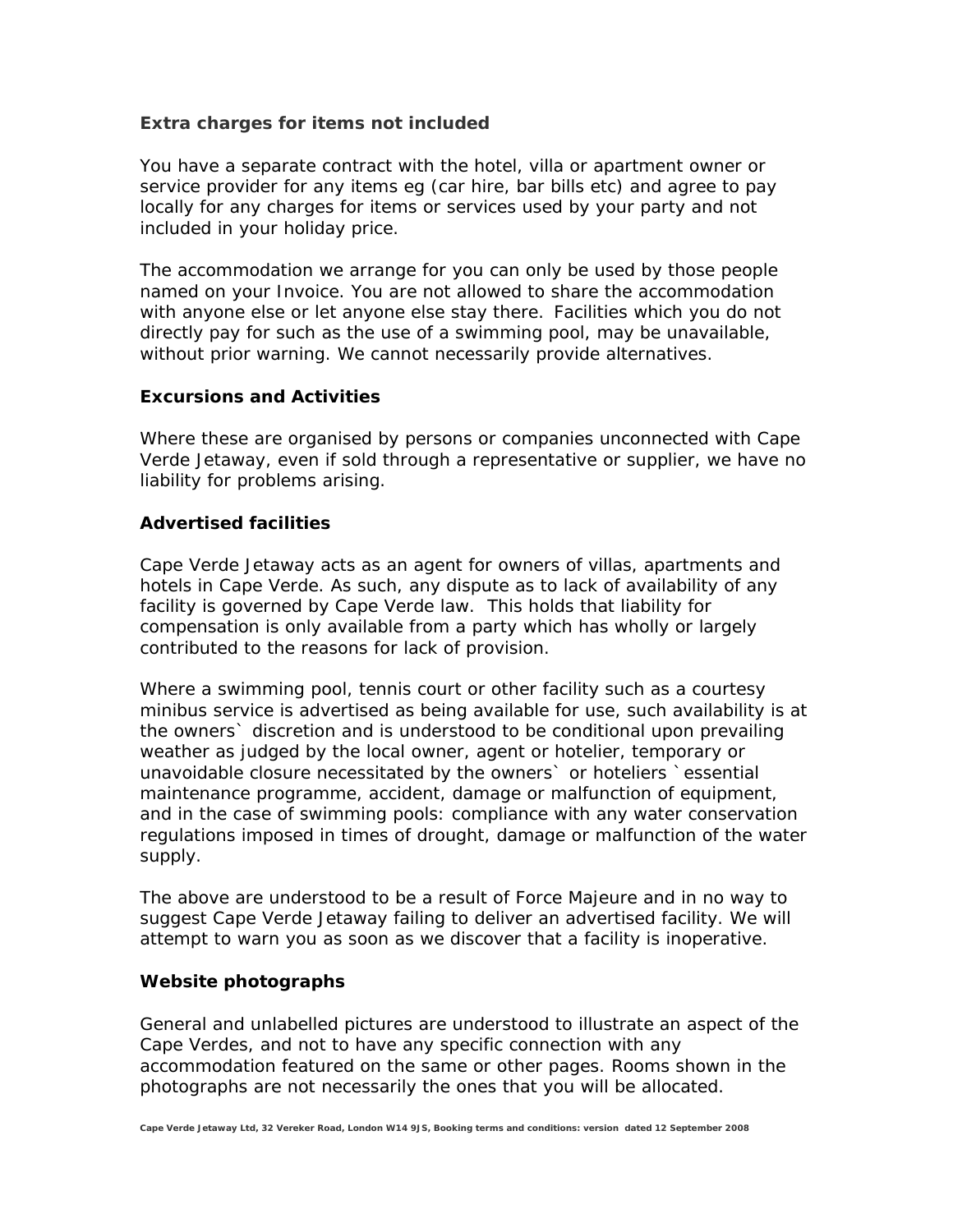## **Alterations**

If you wish to make alterations, we will try to accommodate your request, but this may not be possible. An administrative charge of £25 is payable per passenger and per service in addition to any other costs incurred in making an alteration. A major change may be treated as a cancellation. Major changes could include change of airport, departure date or reduction of quality of accommodation or length of stay. It is your responsibility to check the details of the confirmation and to inform us of any alteration that you require for whatever reason forthwith. If no alternative can be arranged, the original agreement will stand. Alterations can only be requested up to four weeks before departure.

If you wish to change your accommodation after arrival, for any reason, you must inform the Supplier`s Representative, before doing so. If this is not done, there is no possibility of any refund or of avoiding cancellation charges. It is not always possible to find alternatives particularly in High Season.

We may have to make alterations if so advised by our suppliers. Many of these changes will be minor and will not involve compensation. Examples of minor changes are change of carrier, change of departure time, change to aircraft type or change to similar or better accommodation. If you do not accept the alternative, we may have to cancel your trip and offer a refund. In all cases our liability is limited to the payment received by us and we cannot accept any responsibility for other expenses that you may incur. We reserve the right to terminate the agreements made for any client who refuses to comply with the instructions of staff of any of the parties involved or behaves in any way likely to cause damage or danger to any person or property.

In the event of accommodation not being available for reasons beyond our control, we reserve the right to substitute similar accommodation if available until such time as the original becomes available.

Unfortunately we cannot control or prevent changes implemented by the Suppliers. Should a change occur we will endeavour to minimise the inconvenience you may experience. We cannot however offer any compensation. Again, please refer to the booking conditions of the Supplier for your rights.

# **Cancellations**

If you wish to cancel your booking, the party leader must inform us in writing prior to the departure date. An administrative charge of £25 is payable per passenger in addition to any other charges incurred. The date of cancellation will be effective on the date that we receive your written instructions. We are bound by the conditions imposed on us by our suppliers which in certain cases do not provide any refund for cancellation. If any person or persons in the party cancel, there will be no refund for any portion of the **Cape Verde Jetaway Ltd, 32 Vereker Road, London W14 9JS, Booking terms and conditions: version dated 12 September 2008**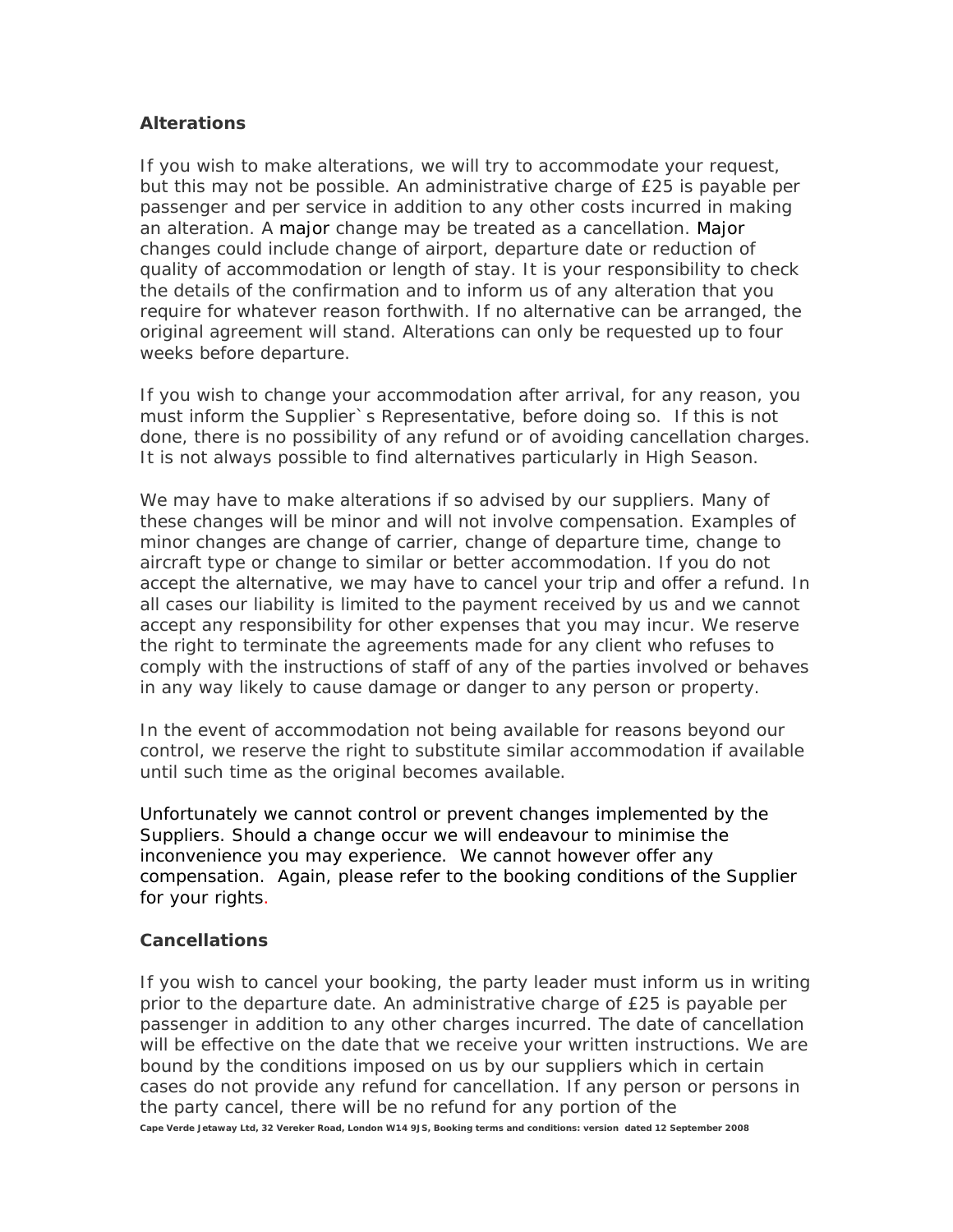accommodation if others continue. But it may be possible, given sufficient time to arrange for another person to take the vacant place. Our position will be limited to assisting in requesting changes or refunds from Suppliers. Flight cancellation charges vary depending on whether it is a charter or scheduled airline. In most cases no proportion of the total fare is refundable within 10 weeks of departure. We make no guarantees in this respect.

# **Denied Entry**

Should anyone be refused admission to any facility or transport, it is impossible to intervene. Any passengers considered to be under excess influence of alcohol or drugs may be denied boarding an aircraft or entry into Cape Verde. If any member of your party should be denied boarding by the aircraft captain, or not accepted by the hotelier with valid reason then our responsibility and that of the tour operator towards you cease and we will not be able to make any alternative arrangements or to offer any refund.

## **Force Majeure**

This cover incidents such as war, terrorism, riot, natural or nuclear disaster, fire, adverse weather, technical problems, breakdowns, closure or congestion of ports or airports or industrial dispute. No compensation is payable if travel or accommodation arrangements have to be changed or altered in any way due to circumstances that are unforeseen and beyond our control and that of our Suppliers.

### **Our responsibility**

We have taken all reasonable steps to ensure that proper arrangements have been made for the holiday provided. We have checked that the suppliers of services are safe and reputable businesses. We can accept responsibility for any loss or damage caused as a result of our own negligence or default of ourselves or persons directly employed by us.

However the provision of holidays involves independent parties who are neither employed by us or under our direct control. We do not accept liability for events outside our control, e.g. delays to travel, the invasion of pests, the presence of indigenous animals or insects, government action, industrial disputes, damage or inconvenience resulting from the weather, sickness or from acts of God, or your party's negligence resulting in loss or accident. The agreement is entered into on the mutual understanding that we will not be responsible for loss or damage including inconvenience, or disruptions caused by the acts or defaults of independent parties or by force majeure.

# **Your responsibility**

You undertake to exercise due and reasonable care in respect of your holiday accommodation and its contents, to leave it in a clean and complete **Cape Verde Jetaway Ltd, 32 Vereker Road, London W14 9JS, Booking terms and conditions: version dated 12 September 2008**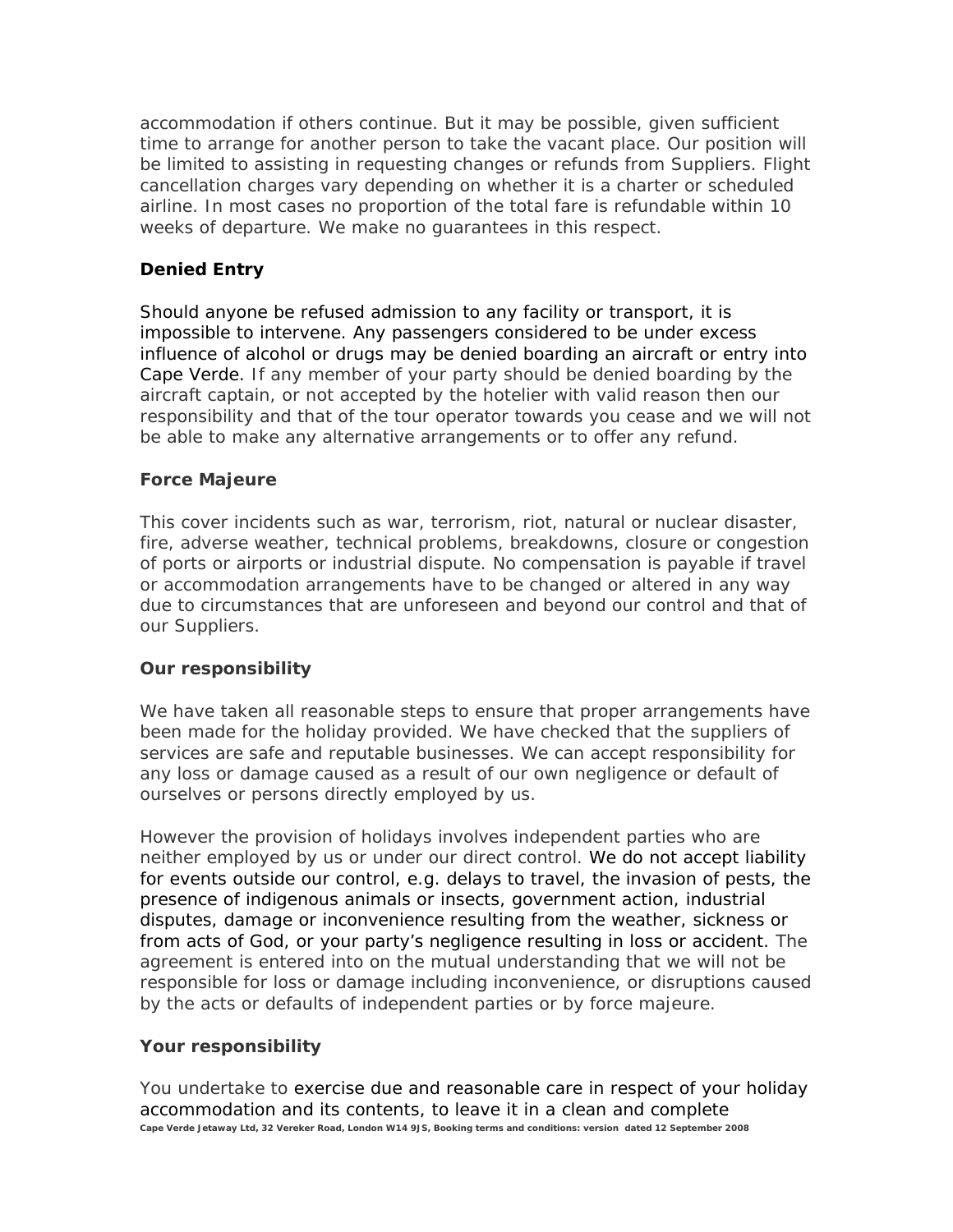condition, to respect local and on-site regulations and bye-laws, to limit party numbers to those on your confirmation, to indemnify us against all loss or damage arising directly or indirectly from any act, default or omission of your party, and not to exceed the published occupation capacity of the accommodation. Any serious abuse of a property or its contents could render you liable to eviction without compensation.

### **Insurance**

It is a condition of booking with us that you have adequate insurance cover in place for your entire journey including any flights or activities that you may organise yourself. Such insurance will ensure that you are properly covered against unexpected cancellation charges, medical costs that might be incurred while you are away, repatriation, loss of money or belongings or personal injury claims. Please click on the following link to access related travel insurance sites [www.capeverdejetaway.com/useful\\_sites.html](http://www.capeverdejetaway.com/useful_sites.html) or alternatively you are free to make your own arrangements. We reserve the right to view details of your insurance cover (insurer and policy number). It is your responsibility to check that you are adequately insured for the holiday, as we will not check your policy.

# **Complaints**

We hope you will never have cause for complaint. But if you feel that you have cause for complaint during your trip, you must raise this with the local representative of the Tour Operator or other Supplier so that they have the opportunity to resolve it. If your booking is not made with a tour operator, please raise the matter immediately with the organisation responsible for the problem or their representative. Should the matter not be resolved to your satisfaction, a written complaint must be provided to the local representative before the end of your visit. In all events, a written complaint must be provided to Cape Verde Jetaway Limited within twenty eight days of your return, after which no claim can be entertained. The party leader hereby acknowledges that any dispute or claim arising out of this trip is between the party leader and those in the party and the Supplier, and not with or against Cape Verde Jetaway Limited.

# **Data Protection**

For the purposes of the Data Protection Act 1998, Cape Verde Jetaway Limited, is a data controller. In order to process your booking we need to collect certain personal details from you. These will include, where applicable, the names and addresses of party members, credit/debit card or other payment details and special requirements such as those relating to any disability or medical condition which may affect the chosen booking and any dietary restrictions which may disclose your religious beliefs. If we need any other personal details, we will tell you before we obtain them from you. In order to process your order we will share your information with the tour **Cape Verde Jetaway Ltd, 32 Vereker Road, London W14 9JS, Booking terms and conditions: version dated 12 September 2008**